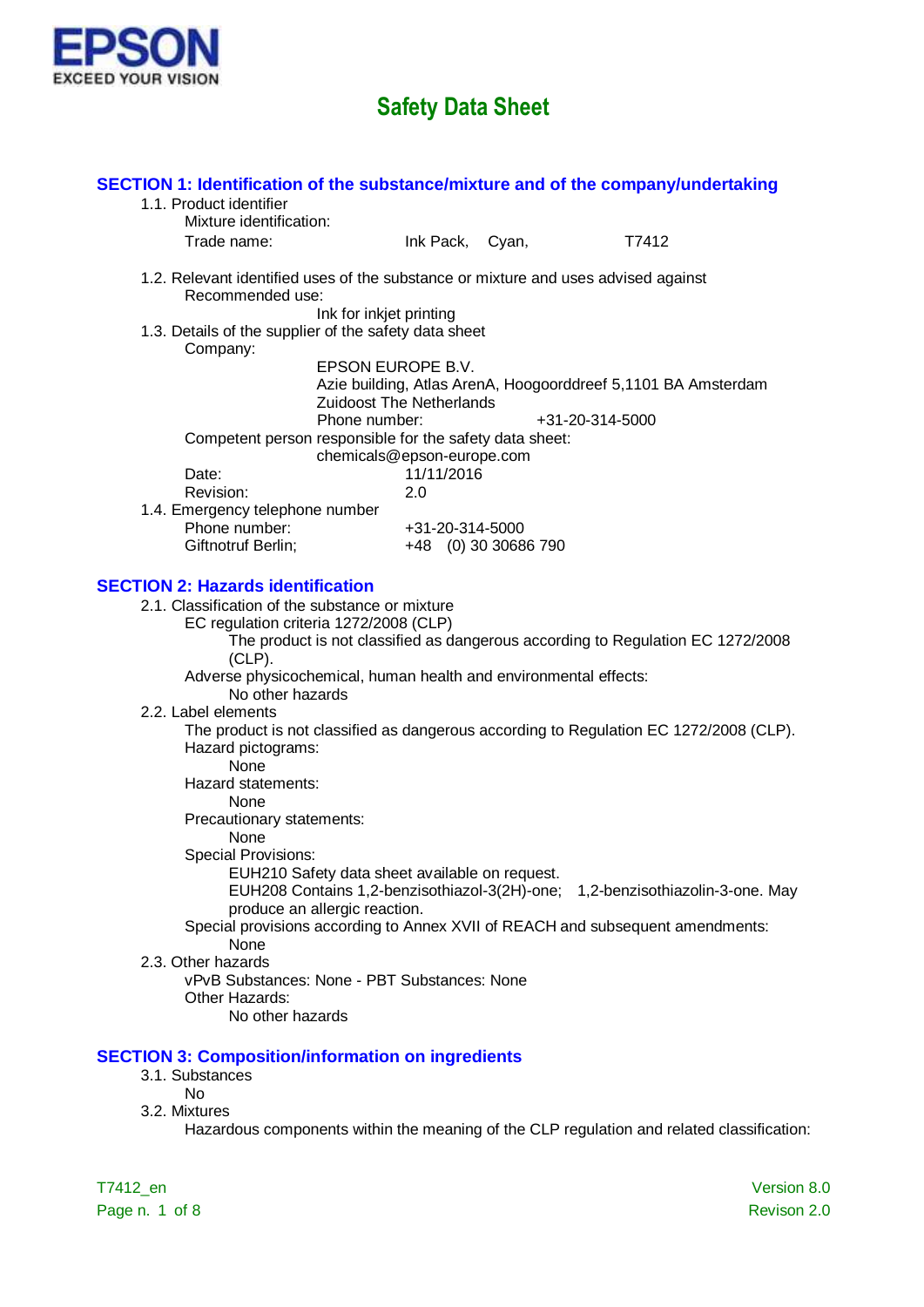

| Qty                | <b>Name</b>                                                         | Ident. Number                   |                                        | Classification                                                                                                                                                                           |
|--------------------|---------------------------------------------------------------------|---------------------------------|----------------------------------------|------------------------------------------------------------------------------------------------------------------------------------------------------------------------------------------|
| $50\% \sim$<br>65% | Water                                                               | CAS:<br>EC:                     | 7732-18-5<br>231-791-2                 | The product is not classified as<br>dangerous according to<br>Regulation EC 1272/2008 (CLP).                                                                                             |
| $20\% \sim$<br>25% | Glycerol                                                            | CAS:<br>EC:                     | $56 - 81 - 5$<br>200-289-5             | The product is not classified as<br>dangerous according to<br>Regulation EC 1272/2008 (CLP).                                                                                             |
| $3\% \sim 5\%$     | Triethylene glycol<br>monomethylether                               | CAS:<br>EC:                     | 112-35-6<br>203-962-1                  | The product is not classified as<br>dangerous according to<br>Regulation EC 1272/2008 (CLP).                                                                                             |
| $0.25%$ ~<br>0.5%  | Triethanol amine                                                    | CAS:<br>EC:                     | $102 - 71 - 6$<br>203-049-8            | The product is not classified as<br>dangerous according to<br>Regulation EC 1272/2008 (CLP).                                                                                             |
| $< 0.05\%$         | 1,2-benzisothiazol-3(2<br>H)-one;<br>1,2-benzisothiazolin-3-<br>one | Index<br>number:<br>CAS:<br>EC: | 613-088-00-6<br>2634-33-5<br>220-120-9 | $\bigcirc$ 3.1/4/Oral Acute Tox. 4 H302<br>3.2/2 Skin Irrit. 2 H315<br>$\bigotimes$ 3.3/1 Eye Dam. 1 H318<br>$9$ 3.4.2/1-1A-1B Skin Sens.<br>1,1A,1B H317<br>4.1/A1 Aquatic Acute 1 H400 |

#### **SECTION 4: First aid measures**

- 4.1. Description of first aid measures
	- In case of skin contact:

Wash with plenty of water and soap.

In case of eyes contact:

In case of contact with eyes, rinse immediately with plenty of water and seek medical advice.

In case of Ingestion:

Do not under any circumstances induce vomiting. OBTAIN A MEDICAL EXAMINATION IMMEDIATELY.

In case of Inhalation:

Remove casualty to fresh air and keep warm and at rest.

- 4.2. Most important symptoms and effects, both acute and delayed None
- 4.3. Indication of any immediate medical attention and special treatment needed Treatment: None

#### **SECTION 5: Firefighting measures**

- 5.1. Extinguishing media
	- Suitable extinguishing media:
		- Water.

Carbon dioxide (CO2).

Extinguishing media which must not be used for safety reasons:

- None in particular.
- 5.2. Special hazards arising from the substance or mixture Do not inhale explosion and combustion gases. Burning produces heavy smoke.
- 5.3. Advice for firefighters

Page n. 2 of 8 Revison 2.0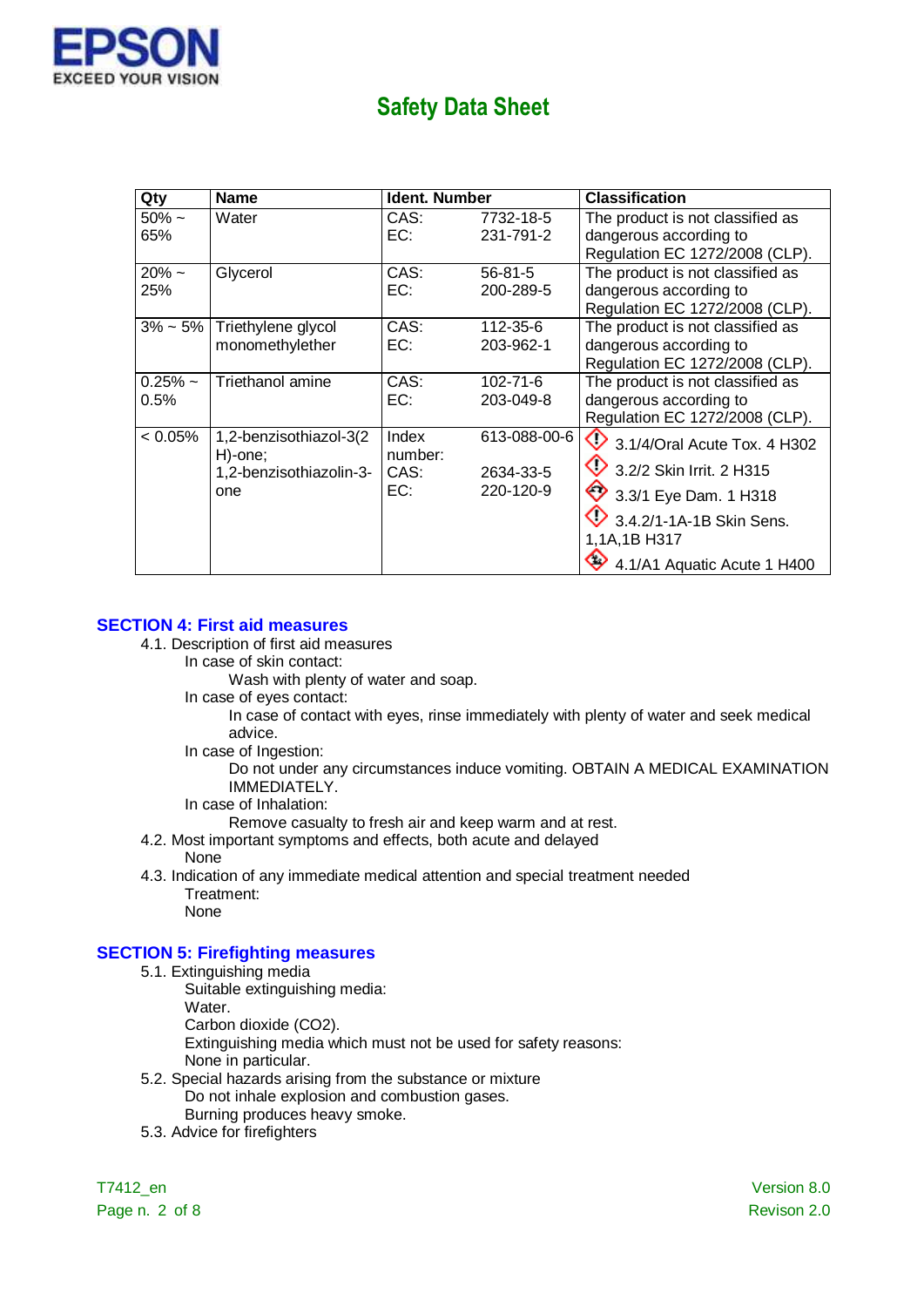

Use suitable breathing apparatus .

Collect contaminated fire extinguishing water separately. This must not be discharged into drains.

Move undamaged containers from immediate hazard area if it can be done safely.

#### **SECTION 6: Accidental release measures**

6.1. Personal precautions, protective equipment and emergency procedures Wear personal protection equipment.

Remove persons to safety. See protective measures under point 7 and 8.

6.2. Environmental precautions

Do not allow to enter into soil/subsoil. Do not allow to enter into surface water or drains. Retain contaminated washing water and dispose it.

In case of gas escape or of entry into waterways, soil or drains, inform the responsible authorities.

Suitable material for taking up: absorbing material, organic, sand

6.3. Methods and material for containment and cleaning up

Wash with plenty of water.

6.4. Reference to other sections See also section 8 and 13

#### **SECTION 7: Handling and storage**

7.1. Precautions for safe handling

- Avoid contact with skin and eyes, inhalation of vapours and mists. Do not eat or drink while working.
	- See also section 8 for recommended protective equipment.
- 7.2. Conditions for safe storage, including any incompatibilities

Keep away from food, drink and feed.

Incompatible materials:

None in particular.

Instructions as regards storage premises:

Adequately ventilated premises.

7.3. Specific end use(s)

None in particular

#### **SECTION 8: Exposure controls/personal protection**

### 8.1. Control parameters

- Glycerol CAS: 56-81-5
	- OEL Type: OSHA LTE: 5 mg/m3 Notes: PEL, as mist, respirable fraction
	- OEL Type: OSHA LTE: 15 mg/m3 Notes: PEL, as mist, total dust
	- DNEL Exposure Limit Values
		- No data available

#### PNEC Exposure Limit Values

No data available

8.2. Exposure controls

Eye protection:

Not needed for normal use. Anyway, operate according good working practices. Protection for skin:

No special precaution must be adopted for normal use.

Protection for hands:

Not needed for normal use.

Respiratory protection:

Not needed for normal use.

Thermal Hazards:

Page n. 3 of 8 Revison 2.0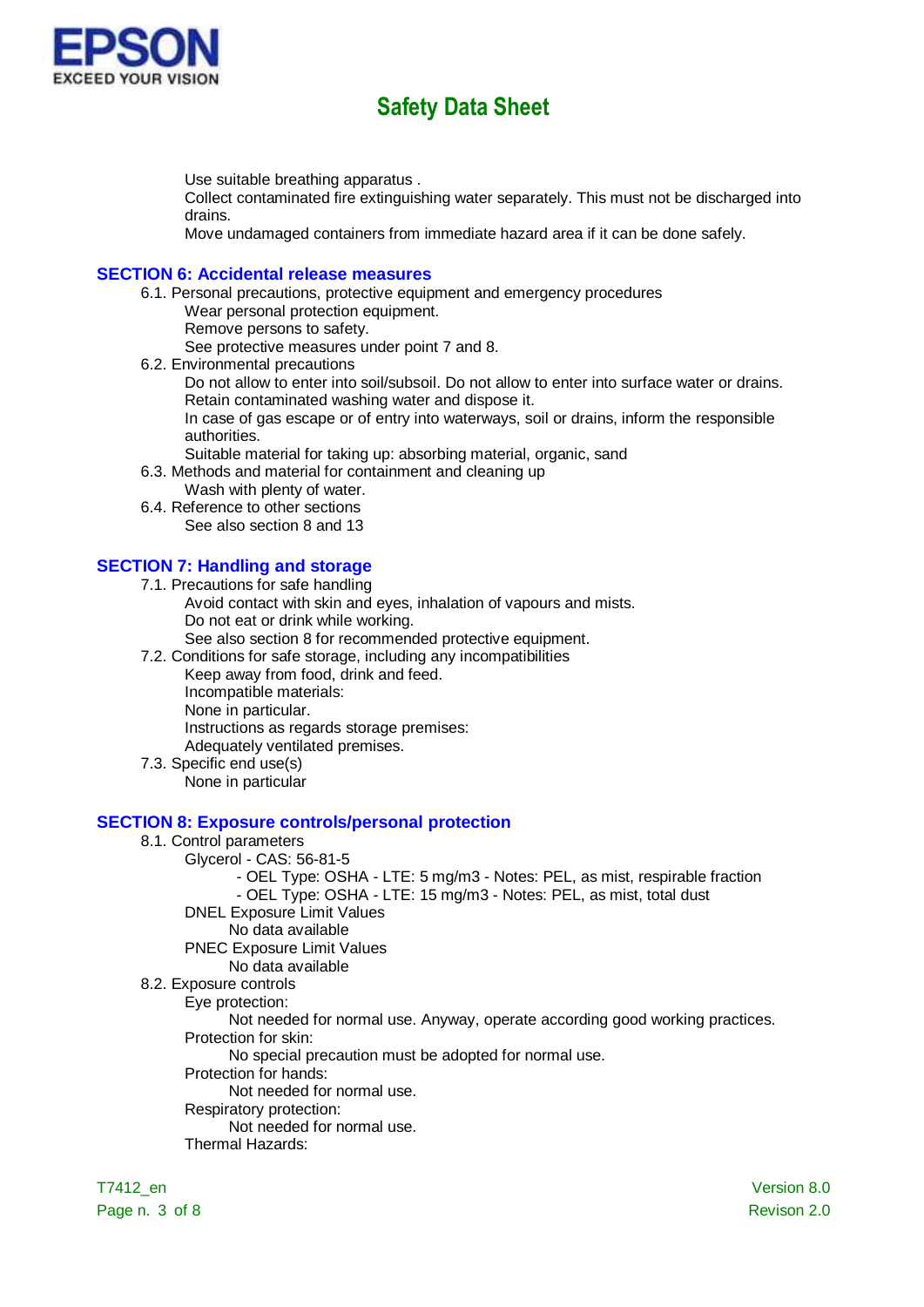

None Environmental exposure controls: None Appropriate engineering controls: None

#### **SECTION 9: Physical and chemical properties**

9.1. Information on basic physical and chemical properties Appearance and colour: Odour: Slightly<br>
Odour threshold: Solow No data pH:  $7.5 \sim 8.7$  at 20 °C Melting point / freezing point: No data available Initial boiling point and boiling range: No data available Solid/gas flammability: No data available Upper/lower flammability or explosive limits: No data available Vapour density:<br>
Flash point: 2003 ° Flash point: 2003 ° Flash point: Evaporation rate:<br>
Vapour pressure:<br>
Vapour pressure:<br>
Vapour pressure: Vapour pressure: Solubility in water: Complete Solubility in oil: No data available Partition coefficient (n-octanol/water): No data available Auto-ignition temperature: No data available Decomposition temperature: No data available Viscosity:  $\leq$  5 mPa·s at 20 °C Explosive properties: No data available Oxidizing properties: No data available 9.2. Other information<br>Miscibility:

No data available  $> 95 °C / 203 °F$ 

No data available Fat Solubility: No data available Conductivity: Conductivity: No data available

#### **SECTION 10: Stability and reactivity**

- 10.1. Reactivity
- Stable under normal conditions
- 10.2. Chemical stability
	- Stable under normal conditions
- 10.3. Possibility of hazardous reactions None
- 10.4. Conditions to avoid Stable under normal conditions.
- 10.5. Incompatible materials None in particular.
- 10.6. Hazardous decomposition products Acrolein (CAS #107-02-8); When glycerols is heated over 300°C, it will decompose into acrolein.

#### **SECTION 11: Toxicological information**

- 11.1. Information on toxicological effects
	- Toxicological information of the mixture:
		- e) germ cell mutagenicity:

Test: Mutagenesis - Species: Salmonella Typhimurium Positive Toxicological information of the main substances found in the mixture:

Page n. 4 of 8 Revison 2.0

T7412\_en Version 8.0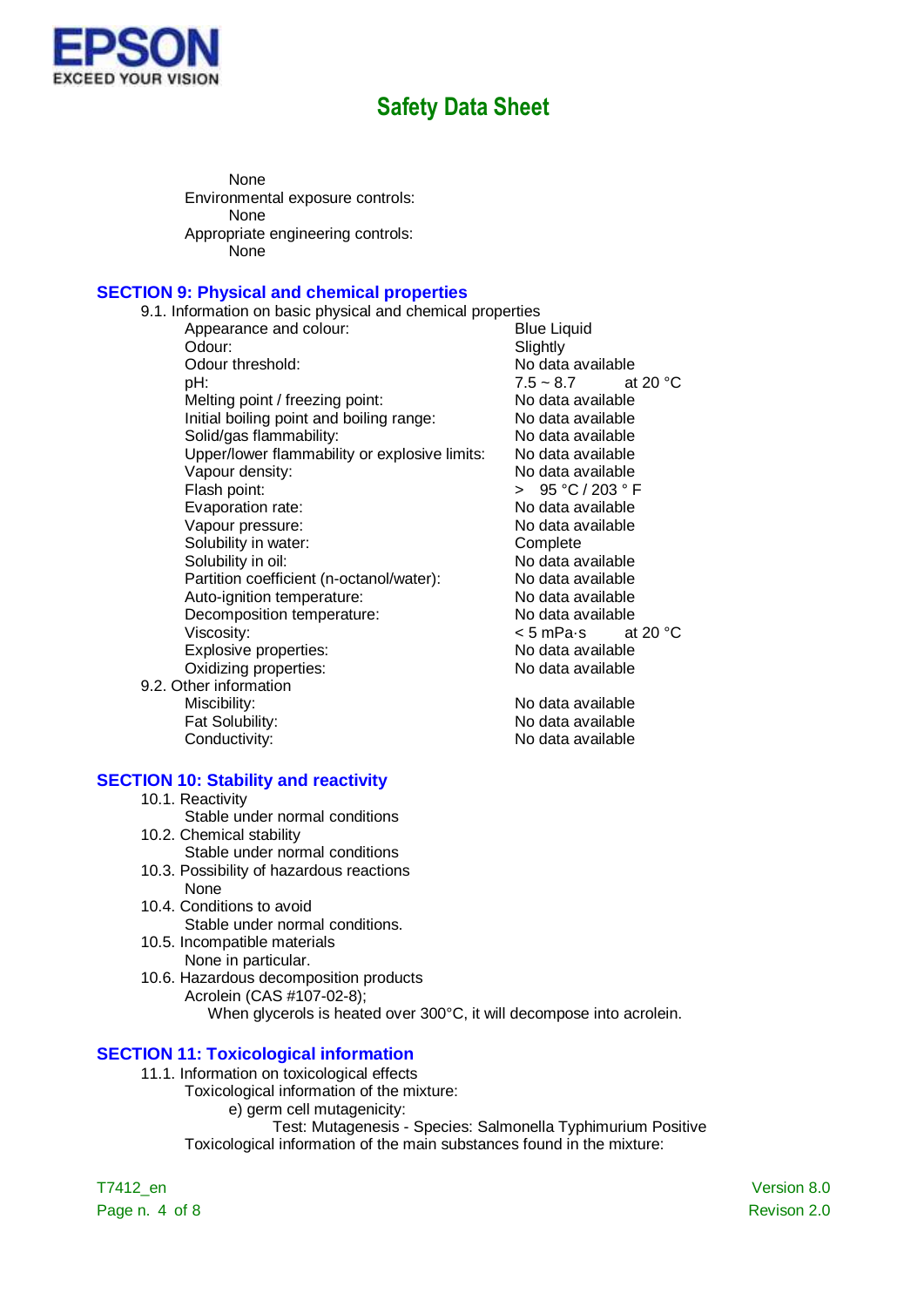

Glycerol - CAS: 56-81-5

a) acute toxicity:

Test: LD50 - Route: Oral - Species: Guinea pig = 7750 mg/kg - Source: Journal of Industrial Hygiene and Toxicology. Vol. 23, Pg. 259, 1941 Test: LDLo - Route: Oral - Species: Human = 1428 mg/kg - Source: "Toxicology of Drugs and Chemicals," Deichmann, W.B., New York, Academic Press, Inc., 1969Vol. -, Pg. 288, 1969. - Notes: BEHAVIORAL: HEADACHE

GASTROINTESTINAL: NAUSEA OR VOMITING

Triethylene glycol monomethylether - CAS: 112-35-6

a) acute toxicity:

Test: LD50 - Route: Oral > 10500 mg/kg

Triethanol amine - CAS: 102-71-6

a) acute toxicity:

Test: LD50 - Route: Oral - Species: Guinea pig = 2200 mg/kg - Source: "Toxicometric Parameters of Industrial Toxic Chemicals Under Single Exposure," Izmerov, N.F., et al., Moscow, Centre of International Projects, GKNT, 1982Vol. -, Pg. 114, 1982.

Test: LD50 - Route: Oral - Species: Mouse = 5846 mg/kg - Source: Science Reports of the Research Institutes, Tohoku University, Series C: Medicine. Vol. 36(1-4), Pg. 10, 1989. - Notes: GASTROINTESTINAL: "HYPERMOTILITY, DIARRHEA" KIDNEY, URETER, AND BLADDER: OTHER CHANGES BEHAVIORAL: CONVULSIONS OR EFFECT ON SEIZURE THRESHOLD

If not differently specified, the information required in Regulation (EU) 2015/830 listed below must be considered as 'No data available':

- a) acute toxicity;
- b) skin corrosion/irritation;
- c) serious eye damage/irritation;
- d) respiratory or skin sensitisation;
- e) germ cell mutagenicity;
- f) carcinogenicity;
- g) reproductive toxicity;
- h) STOT-single exposure;
- i) STOT-repeated exposure;
- j) aspiration hazard.

### **SECTION 12: Ecological information**

#### 12.1. Toxicity

Adopt good working practices, so that the product is not released into the environment. No data available

- 12.2. Persistence and degradability No data available
- 12.3. Bioaccumulative potential No data available
- 12.4. Mobility in soil No data available
- 12.5. Results of PBT and vPvB assessment
	- vPvB Substances: None PBT Substances: None
- 12.6. Other adverse effects None

### **SECTION 13: Disposal considerations**

13.1. Waste treatment methods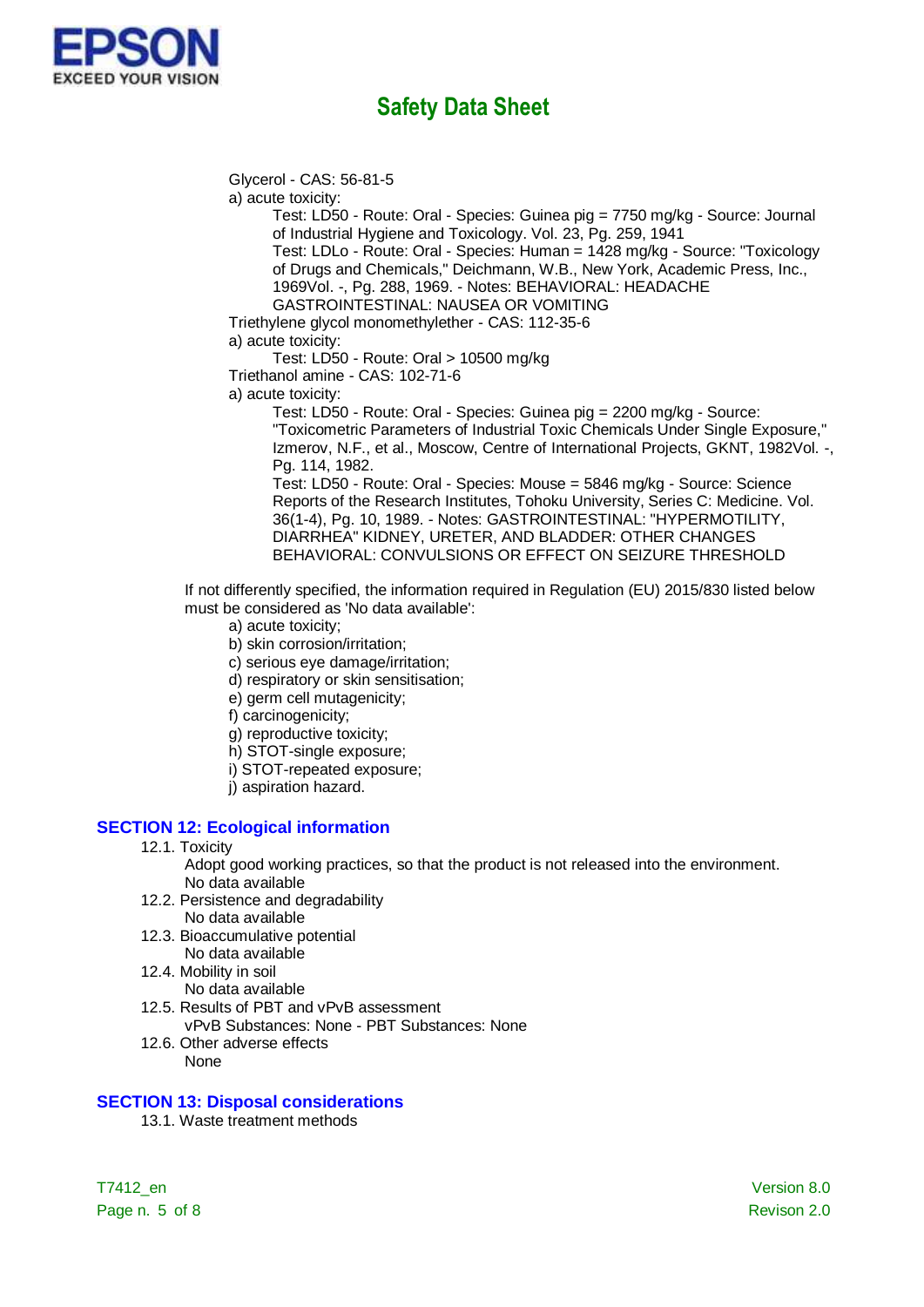

Recover if possible. In so doing, comply with the local and national regulations currently in force.

#### **SECTION 14: Transport information**

14.1. UN number

Not classified as dangerous in the meaning of transport regulations.

- 14.2. UN proper shipping name
- No data available
- 14.3. Transport hazard class(es) No data available
- 14.4. Packing group No data available
- 14.5. Environmental hazards No data available
- 14.6. Special precautions for user No data available

14.7. Transport in bulk according to Annex II of MARPOL73/78 and the IBC Code No data available

### **SECTION 15: Regulatory information**

15.1. Safety, health and environmental regulations/legislation specific for the substance or mixture Dir. 98/24/EC (Risks related to chemical agents at work)

Dir. 2000/39/EC (Occupational exposure limit values)

Regulation (EC) n. 1907/2006 (REACH)

- Regulation (EC) n. 1272/2008 (CLP)
	- Regulation (EC) n. 790/2009 (ATP 1 CLP) and (EU) n. 758/2013
	- Regulation (EU) 2015/830

Regulation (EU) n. 286/2011 (ATP 2 CLP)

Regulation (EU) n. 618/2012 (ATP 3 CLP)

Regulation (EU) n. 487/2013 (ATP 4 CLP) Regulation (EU) n. 944/2013 (ATP 5 CLP)

Regulation (EU) n. 605/2014 (ATP 6 CLP)

Restrictions related to the product or the substances contained according to Annex XVII Regulation (EC) 1907/2006 (REACH) and subsequent modifications:

Restrictions related to the product:

No restriction.

Restrictions related to the substances contained:

No restriction.

Where applicable, refer to the following regulatory provisions :

Directive 2003/105/CE ('Activities linked to risks of serious accidents') and subsequent amendments.

Regulation (EC) nr 648/2004 (detergents). 1999/13/EC (VOC directive)

Provisions related to directives 82/501/EC(Seveso), 96/82/EC(Seveso II):

No data available

15.2. Chemical safety assessment

No

#### **SECTION 16: Other information**

Full text of phrases referred to in Section 3:

- H302 Harmful if swallowed.
- H315 Causes skin irritation.

H318 Causes serious eye damage.

Page n. 6 of 8 Revison 2.0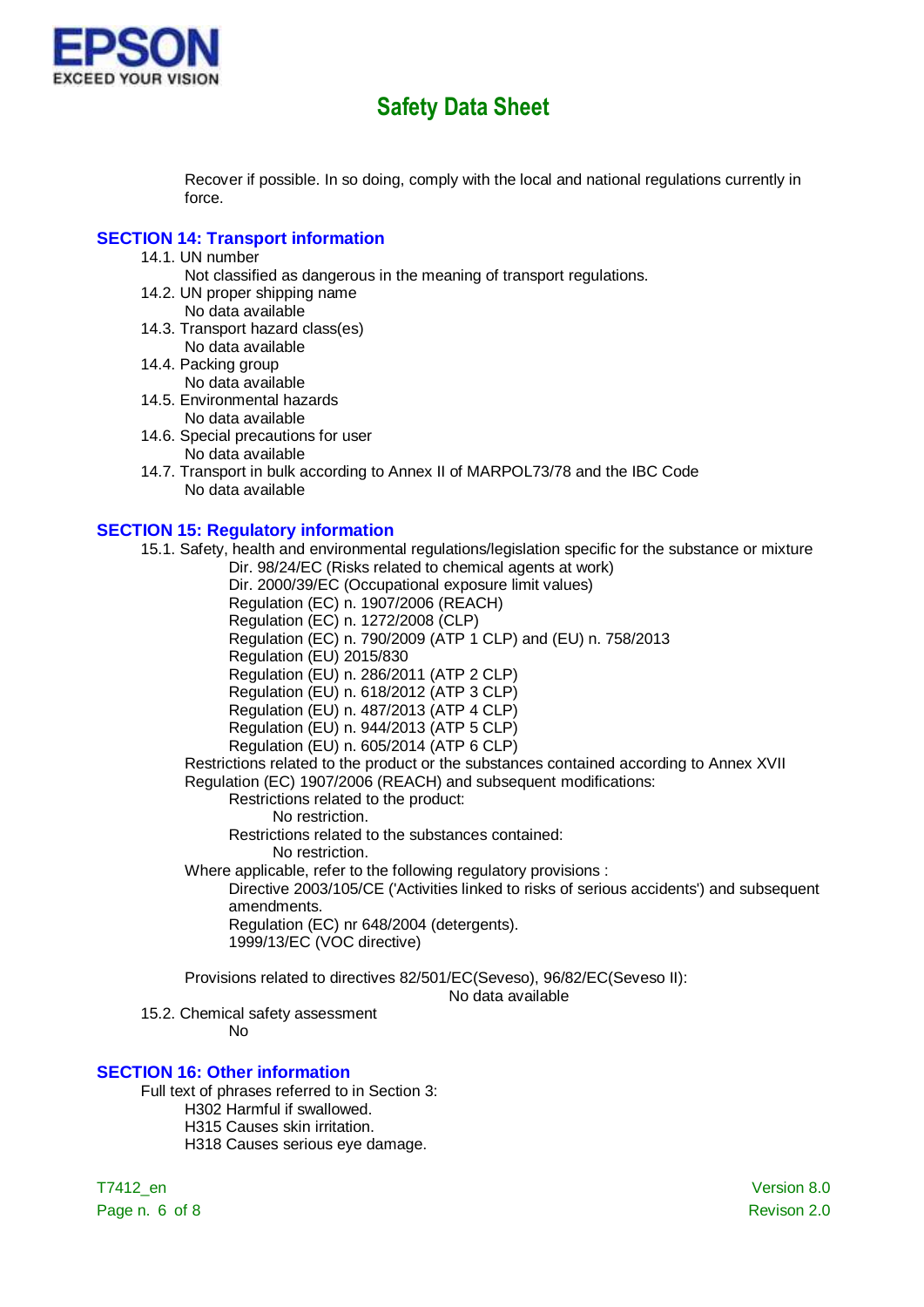

H317 May cause an allergic skin reaction. H400 Very toxic to aquatic life.

| <b>Hazard class and</b><br>hazard category | Code                | <b>Description</b>                   |
|--------------------------------------------|---------------------|--------------------------------------|
| Acute Tox. 4                               | 3.1/4/Oral          | Acute toxicity (oral), Category 4    |
| Skin Irrit. 2                              | 3.2/2               | Skin irritation, Category 2          |
| Eye Dam. 1                                 | 3.3/1               | Serious eye damage, Category 1       |
| Skin Sens. 1,1A,1B                         | $3.4.2/1 - 1A - 1B$ | Skin Sensitisation, Category 1,1A,1B |
| Aquatic Acute 1                            | 4.1/A1              | Acute aquatic hazard, category 1     |

Paragraphs modified from the previous revision:

SECTION 1: Identification of the substance/mixture and of the company/undertaking

SECTION 2: Hazards identification SECTION 3: Composition/information on ingredients SECTION 7: Handling and storage SECTION 8: Exposure controls/personal protection SECTION 9: Physical and chemical properties SECTION 11: Toxicological information SECTION 12: Ecological information SECTION 14: Transport information SECTION 15: Regulatory information SECTION 16: Other information

This document was prepared by a competent person who has received appropriate training. Main bibliographic sources:

ECDIN - Environmental Chemicals Data and Information Network - Joint Research Centre, Commission of the European Communities SAX's DANGEROUS PROPERTIES OF INDUSTRIAL MATERIALS - Eight Edition - Van Nostrand Reinold CCNL - Appendix 1

Insert further consulted bibliography

The information contained herein is based on our state of knowledge at the above-specified date. It refers solely to the product indicated and constitutes no guarantee of particular quality. It is the duty of the user to ensure that this information is appropriate and complete with respect to

the specific use intended.

This Safety Data Sheet cancels and replaces any preceding release.

| ADR:        | European Agreement concerning the International Carriage of               |
|-------------|---------------------------------------------------------------------------|
|             | Dangerous Goods by Road.                                                  |
| CAS:        | Chemical Abstracts Service (division of the American Chemical             |
|             | Society).                                                                 |
| CLP:        | Classification, Labeling, Packaging.                                      |
| DNEL:       | Derived No Effect Level.                                                  |
| EINECS:     | European Inventory of Existing Commercial Chemical Substances.            |
| GefStoffVO: | Ordinance on Hazardous Substances, Germany.                               |
| GHS:        | Globally Harmonized System of Classification and Labeling of              |
|             | Chemicals.                                                                |
| IATA:       | International Air Transport Association.                                  |
| IATA-DGR:   | Dangerous Goods Regulation by the "International Air Transport"           |
|             | Association" (IATA).                                                      |
| ICAO:       | International Civil Aviation Organization.                                |
| ICAO-TI:    | Technical Instructions by the "International Civil Aviation Organization" |
|             |                                                                           |